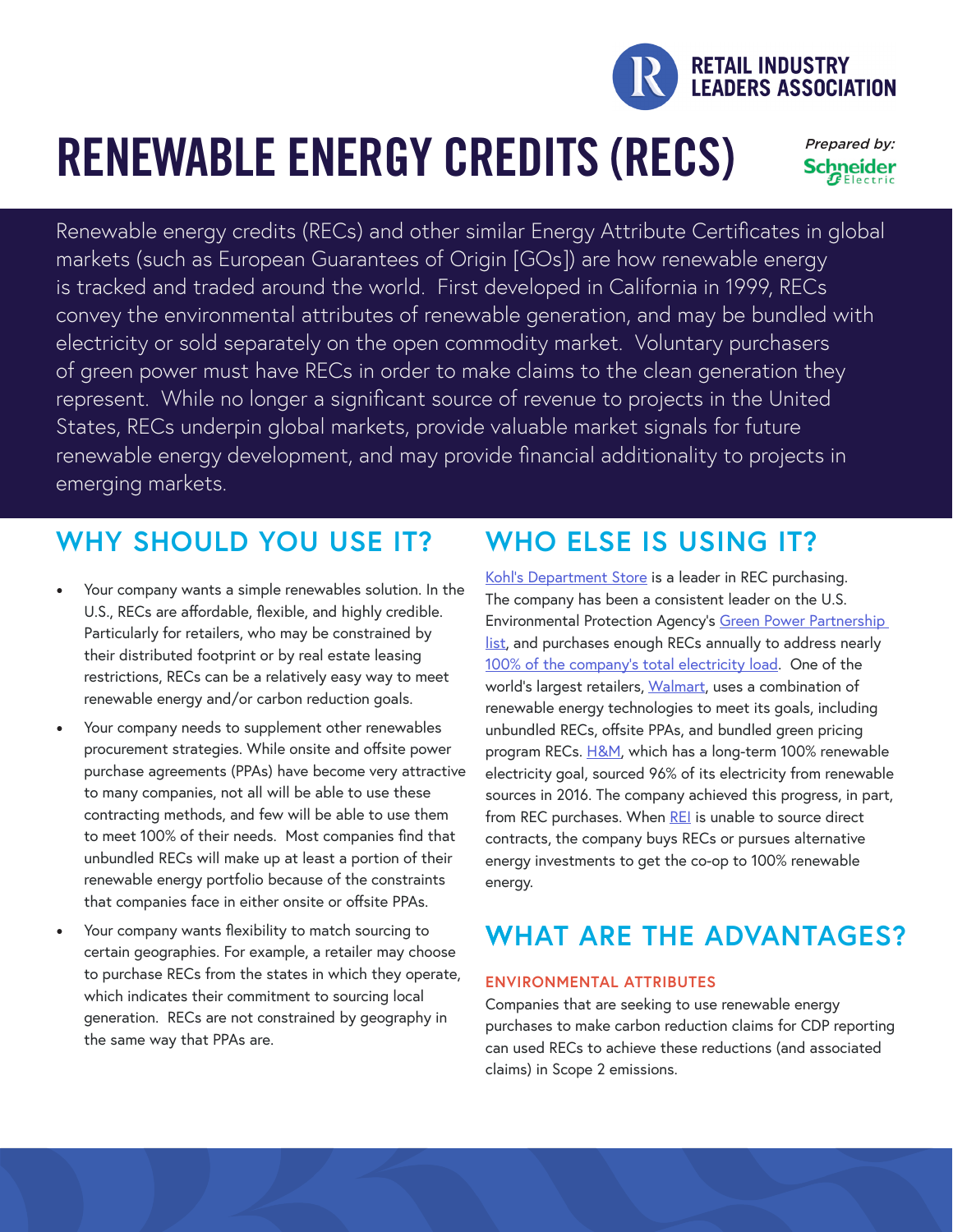

#### **FLEXIBILITY**

REC procurement can be customized to meet retail needs across a distributed, global footprint, allowing retailers to achieve a variety of CSR goals.

#### **ACCESSIBILITY**

Unlike onsite or offsite PPAs, that may require capital expenditure, long-term contracting, or specific operational requirements in space or location, unbundled RECs can be purchased and used by any company in any volume.

#### **CREDIBILITY**

In developed markets like the U.S., RECs are a highly credible way to procure renewable energy. Most U.S. RECs are certified by the third-party [Green-e® Energy program](https://www.green-e.org/programs/energy) which verifies the environmental attributes of the RECs and ensures that they are not double-counted or double-claimed.

### **WHAT ARE THE DOWNSIDES?**

#### **ADDITIONALITY**

In general, RECs do not convey financial additionality to the same scale as offsite PPAs. In the U.S. in particular, where the voluntary REC market is oversupplied, it is rare for RECs to be used to make additionality claims. (However, there are some REC markets and products—such as [GoldPower®—](http://goldpower.net/)that do have legitimate claims to additionality).

#### **REPUTATION**

Despite their credibility, wide-spread use, and demonstrated influence over the development of stable, credible renewable energy markets, unbundled RECs have a mixed reputation. Some companies using RECs have been criticized for their lack of leadership on renewable energy development.

#### **EXPENSE**

While generally affordable in the U.S., RECs are a cost to the business. In some international markets, the price of RECs can be very high.

## **WHO SHOULD YOU TALK TO NEXT?**

- Before purchasing RECs, identify short-term and longterm goals around sustainability, carbon reduction, and/ or renewable energy acquisition. An internal conversation with appropriate sustainability and purchasing stakeholders on the role of RECs in that strategy is advisable.
- Learn more other companies' approaches by reviewing the [Green Power Partnership of the](https://www.epa.gov/greenpower) U.S. Environmental [Protection Agency \(EPA\).](https://www.epa.gov/greenpower)
- RECs may be purchased on the open commodity market, from a utility, from energy brokers, or from independent third-party providers such as 3Degrees<sup>TM</sup> or Schneider [Electric.](http://www.schneider-electric.com/ww/en/) To learn more, download Schneider Electric's *[Definitive Guide to Global Energy Attribute Certificates](http://www.renewablechoice.com/landing-page-definitive-guide-to-eacs/)* or the World Resources Institute's *[Bottom Line on](http://www.wri.org/sites/default/files/pdf/bottom_line_renewable_energy_certs.pdf) [Renewable Energy Certificates](http://www.wri.org/sites/default/files/pdf/bottom_line_renewable_energy_certs.pdf)*.